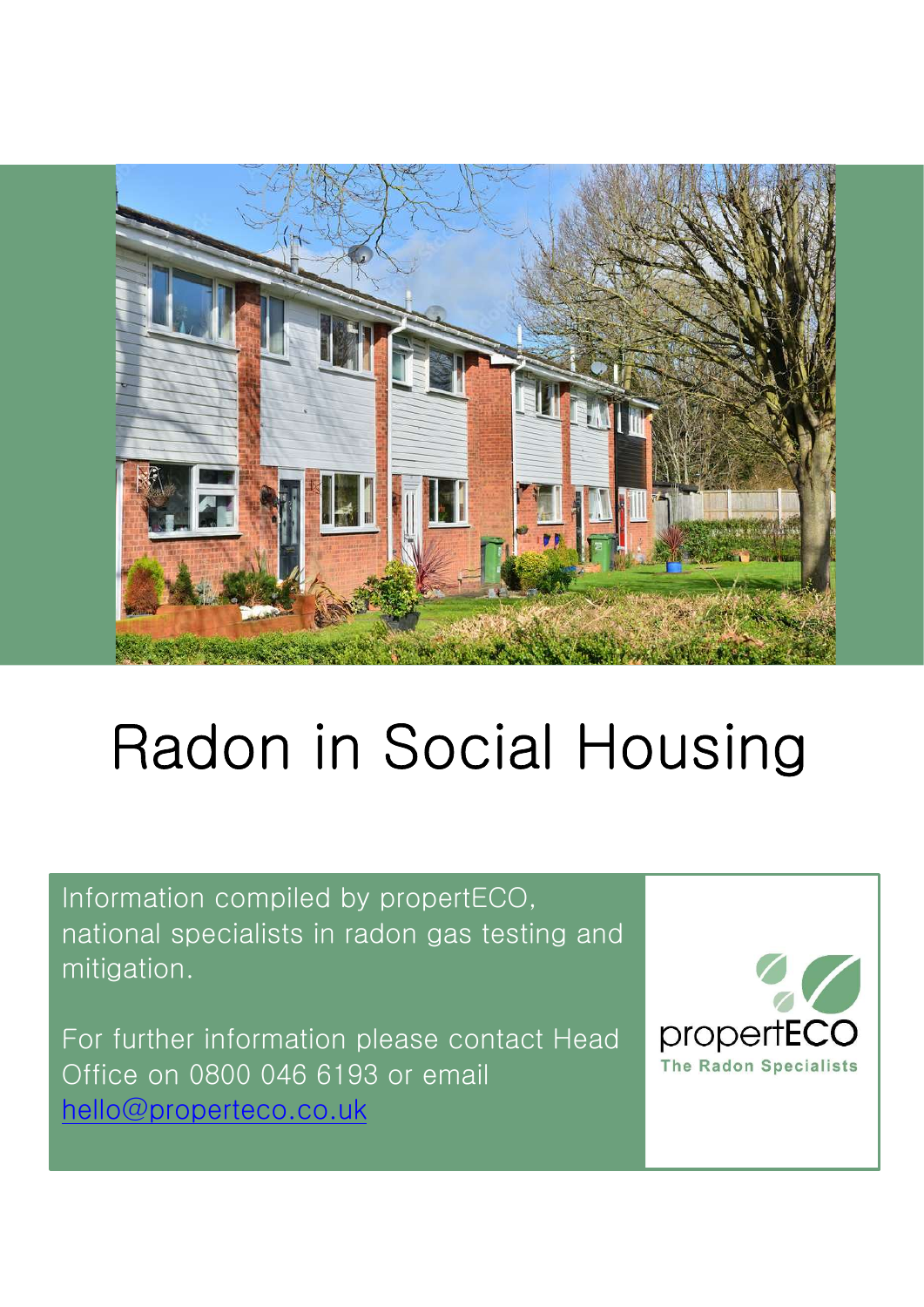### 1. Introduction

#### 1.1 What is radon?

Radon is a naturally occurring radioactive gas and a source of indoor air pollution. It can affect properties of all types, ages, locations and uses. The gas is formed when uranium in the soil and rocks beneath us decays. When it permeates the ground into open air, it is quickly diluted to low concentrations, however if it rises into a building, it can become trapped and build to dangerous concentrations.

#### 1.2 What risks are associated with radon exposure?

When indoor radon concentrations are high, the radioactive decay products are inhaled and some are deposited in the lungs, where they continue to emit radiation. Each year in the UK over 1100 people die from lung cancer developed as a result of exposure to radon. Radon exposure is the second leading cause of lung cancer, after smoking.

Exposure to radon during childhood increases the lifetime risk of developing lung cancer and, as such, particular attention should be paid to ensuring family homes are not affected.

#### 1.3 Where is radon found?

Properties that lie in certain areas of the UK are more likely to contain high levels of radon, due to the underlying geology and varying amounts of uranium present. Radon is found nationwide, and the indicative maps produced by the UK Health Security Agency (UKHSA) highlight areas where it is estimated that more than 1% of properties will contain high levels. These areas are classed as radon Affected Areas.



Buildings with basements are also more susceptible to high levels of

radon accumulating. UKHSA advises that any property with a basement, regardless of whether it is in an Affected Area or not, will have an increased probability of containing high radon concentrations.

#### 1.4 How do I know if there is radon in a building?



Radon is odourless, colourless and tasteless. To assess the level of radon in an existing building, specialist detectors must be placed in the property before being sent to a laboratory for analysis. Radon detectors are small and discreet, and the whole process including laboratory analysis is inexpensive. As radon levels fluctuate according to seasonal and occupational variances (e.g. amount of ventilation through opening windows), a three-month test period is

recommended. The result is given in a unit called Becquerels and expressed as Becquerels per cubic metre of air  $(Bq/m^3)$ .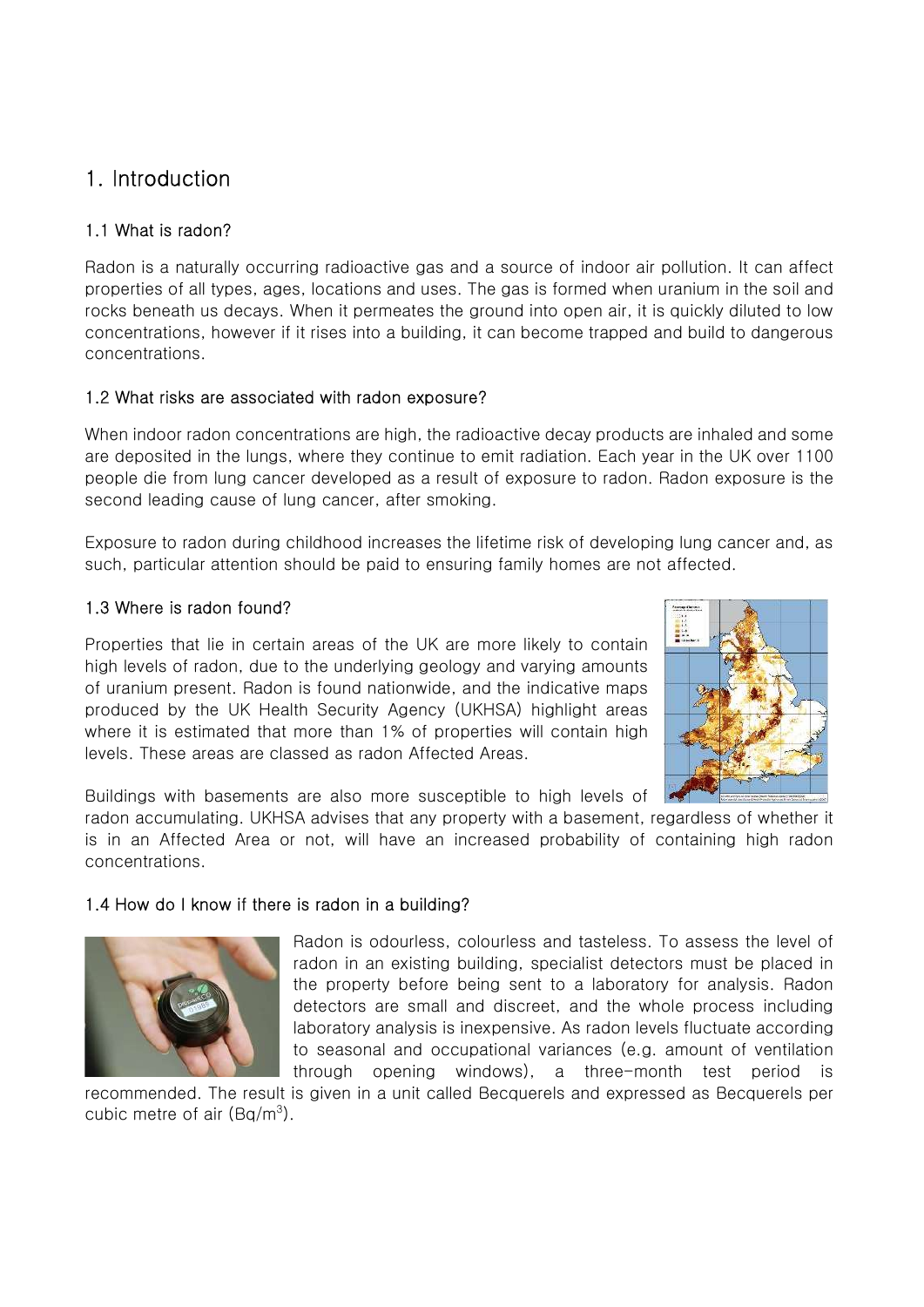The number of detectors required depends upon the size, layout and usage of the building, and propertECO can advise on this. In homes, two detectors are typically used so that a living room and bedroom can be tested.

#### 1.5 Is there legislation requiring social housing providers to test for radon?

All landlords have a Duty of Care to provide a safe home to their tenants under the Housing Act 2004. The Act identifies radon as a potential hazard in dwellings, and the Housing Health and Safety Rating System (HHSRS) requires landlords to measure any potential hazards in their property. All hazards are then given a numerical score based on the overall risk to the occupant. Under HHSRS, a radon test must be completed in any tenanted property that lies in a designated radon Affected Area. As radon levels can vary widely between apparently identical dwellings, each individual property must be tested. Testing should be repeated at intervals of no longer than 10 years.

#### 1.6 What do the radon test results mean?

The Government has set guideline limits, called Action Levels, which are the point at which action should be taken to lower radon concentrations. There are different Action Levels for homes and workplaces.

The residential Action Level is 200 Bq/  $\text{m}^3$ . If annual average radon concentrations exceed this, the risk score calculated under HHSRS will fall into a band that requires action to be taken to reduce the risk. This is likely to involve the installation of a radon mitigation system, such as a radon sump or positive pressure system. If action is not taken, the Local Authority has powers to take 'appropriate enforcement action' dependent on the severity of the risk.

A Target Level of 100  $\text{Bg/m}^3$  was introduced as guidance only in 2010. If radon concentrations between 100 and 200  $Bq/m<sup>3</sup>$  are identified, action to reduce the level should be considered, especially if there is a smoker or ex-smoker in the home.

#### 1.7 What is a radon mitigation system?

The two main methods of reducing high radon levels are radon sumps and positive pressure systems. These work by altering the difference in air pressure between the ground and the property to influence the movement of any ground gas. A survey is required to determine which system will be the most appropriate and effective. When installing a radon mitigation system in social housing, the tenant should be made aware that it is vital that the system runs constantly. Running costs should therefore be discussed with tenants. Repeat testing should always be carried out following any remedial works to verify their effectiveness.